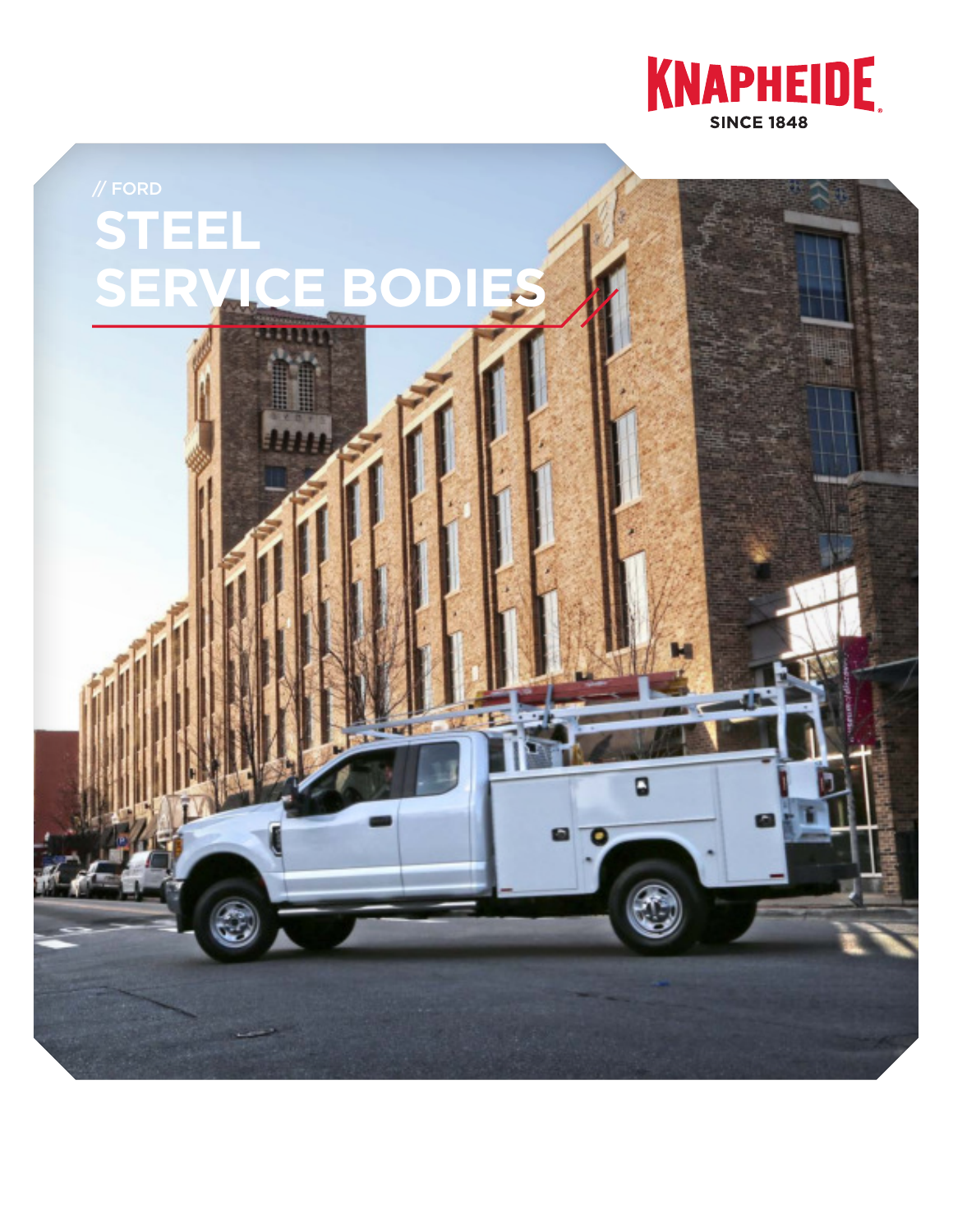

With a rugged steel construction and external storage for your tools and equipment, the Service Body is a key component in your day-to-day productivity.

The external compartments offer protection from outside elements and allow technicians to access their equipment without having to climb into the truck bed.

Staying organized both on and between job sites is important. Get maximum efficiency with a Knapheide Service Body.



#### **STANDARD SHELVING**

All Knapheide Service Bodies come with the following standard shelving units:

- Two adjustable divider shelves and dividers, in the street and curb side front vertical compartments (1st and 2nd vertical 132" bodies only)
- One adjustable divider shelf and dividers in the street and curb side full height rear vertical compartments
- One adjustable divider shelf and dividers in the curb side horizontal compartment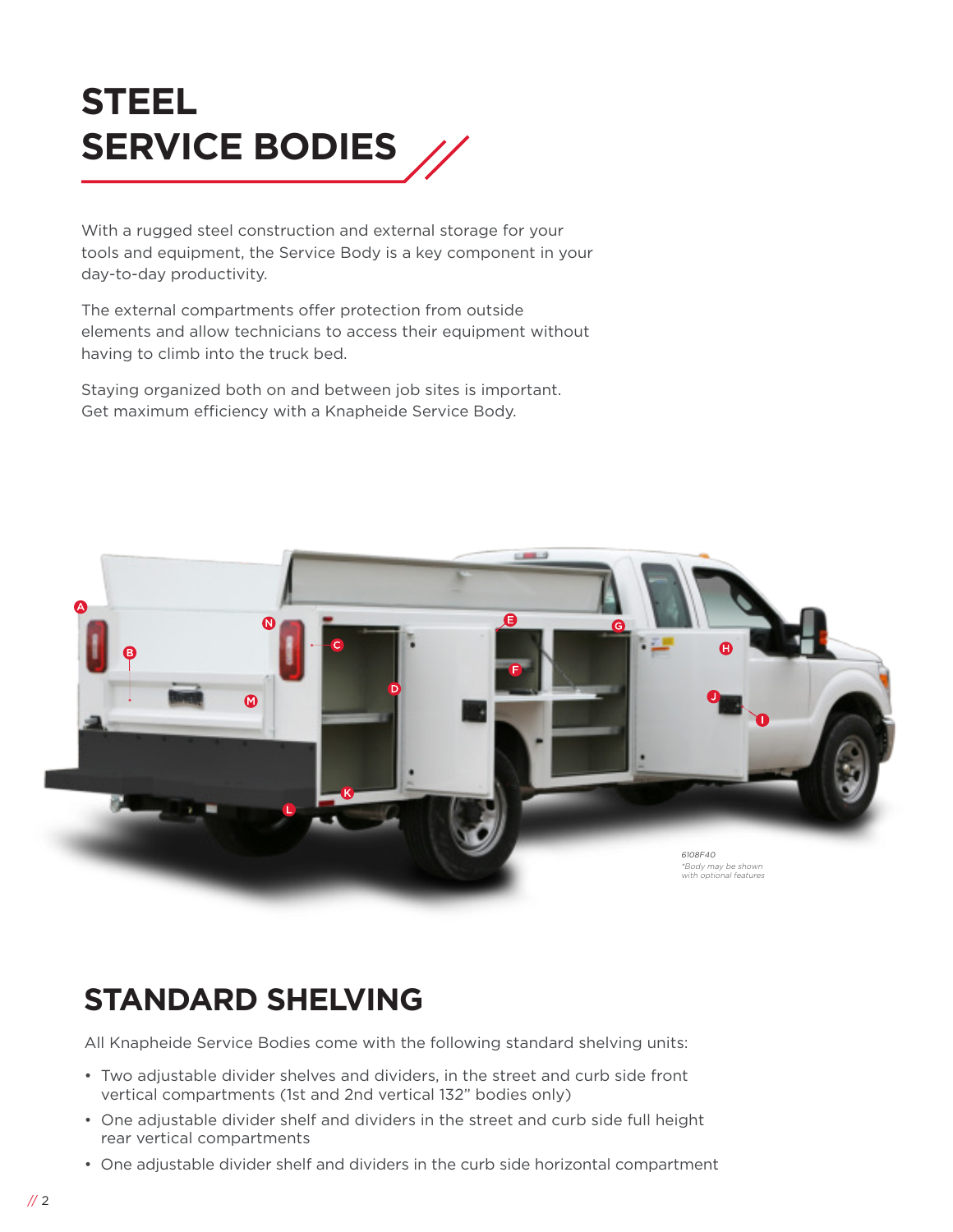#### REQUEST A QUOTE

Visit **knapheide.com/quote** and fill out the form to receive a quote and additional product information.

### **STANDARD FEATURES**



**A** Features 14-gauge, two-sided A-40 galvanneal steel shell



**H** Features double-shell, 20-gauge, two-sided A-40 galvanneal steel compartment doors



**B** Exclusive "Return Flange" floor design provides support



**I** Automotive-quality, rotary-style latches make opening and closing easy



**C** Interior light guards protect recessed lighting and wiring



**J** Interior cover protects internal latch from damage



**D** Continuous stainless steel hinges are pry-proof and corrosion-resistant



**K** Neoprene door seals protect compartments from the weather



**E** Adjustable security ring strikers provide a weather-tight seal



**L** Quick-mount installation allows for fast, safe mounting



**F** Includes 250-lb. capacity adjustable divider shelves



**M** Includes slam-lock tailgate with one-hand center release



**G** Double-spring overcenter door retainer eliminates involuntary door swing



**N** Upgraded surface mount lighting system features LED S/T/T and B/U, LED strobe option<sup>\*</sup> with (8) selectable patterns, and built-in reflectivity for additional safety\*\*

 \*Additional wire harness required for strobe lights \*\*Covered under 3-year limited warranty

#### **// E-COAT PROTECTION:**

Electrodeposition prime-paint system provides superior corrosion resistance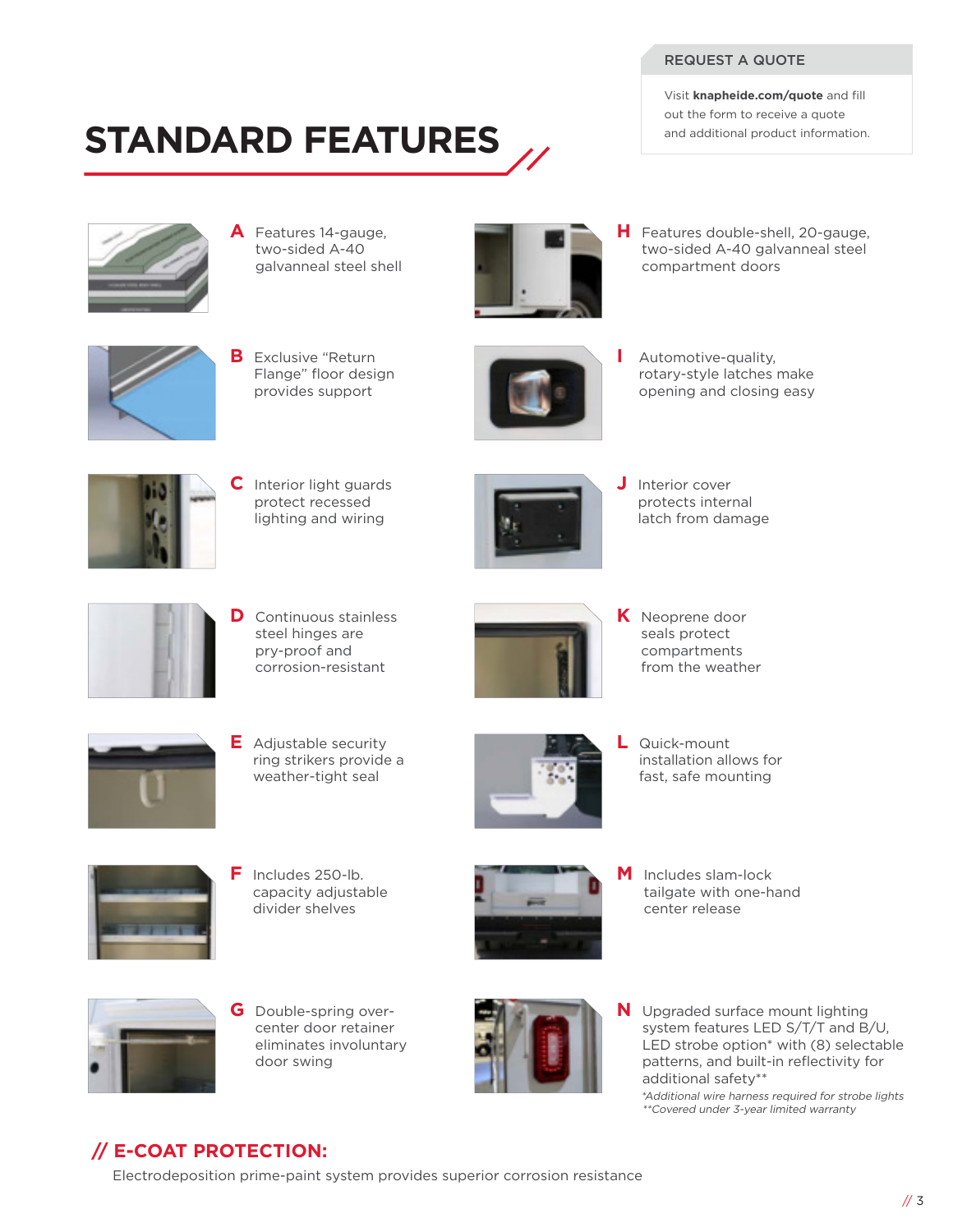## **COMPARTMENT CONFIGURATIONS**





The 500 Series Service Bodies feature a horizontal compartment that stretches from the first vertical compartment to the end of the body with a small, rear lower compartment.



#### **600 SERIES**  // **COMPARTMENTS**

The 600 Series Service Bodies feature a horizontal compartment that is positioned over the wheel well and one vertical compartment in the front of the body and one at the rear of the body.



The 700 Series has 500 Series configuration on the curb side and 600 Series on the street side.





Low Profile Bodies, denoted by "LP", offer greater visibility from the cab while only sacrificing 4" of the body height compared to a standard Service Body.



#### **RAISED FRONT** // **COMPARTMENTS**

Raised front vertical compartment configuration raises the curb side front vertical compartment to 60" tall.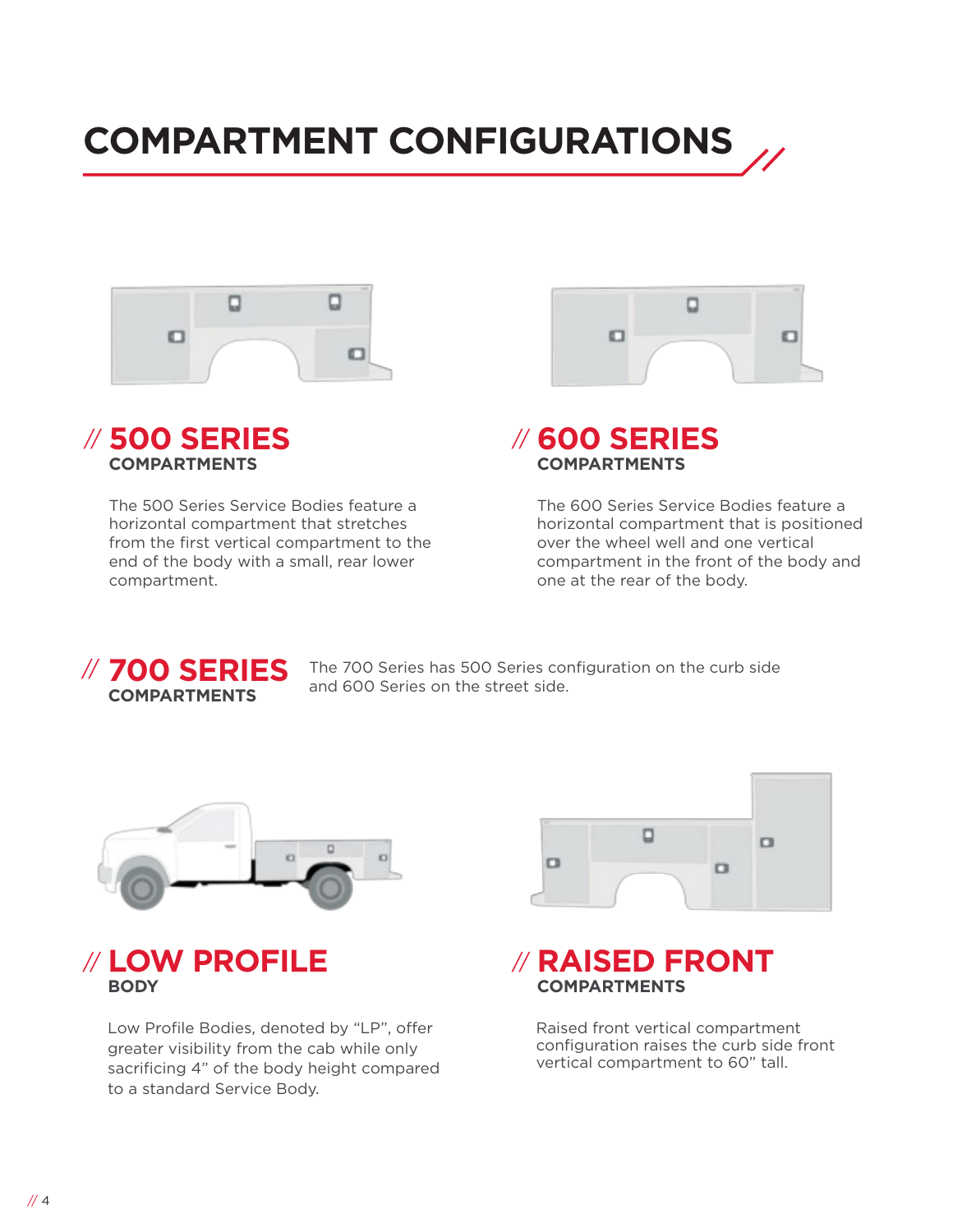

#### **FLIP TOP** // **COMPARTMENTS**

Flip Tops, denoted by "F", allow for greater internal storage, organization and flexibility. Knapheide Flip Tops have a slammable top lid door and a convenient one-hand release located in the horizontal compartment.



#### **PLUS 50** // **COMPARTMENTS**

Plus 50 models feature a transverse compartment in the curb side front vertical extending to the street side compartment back. Plus 50 models have 50% more effective storage capacity.

Depending on body model, compartments have either two or three drawers, 59" or 69" long. All drawers are rated for 250-lb. and have dividers every 4".



**THREE-DRAWER UNIT**



**TWO-DRAWER UNIT**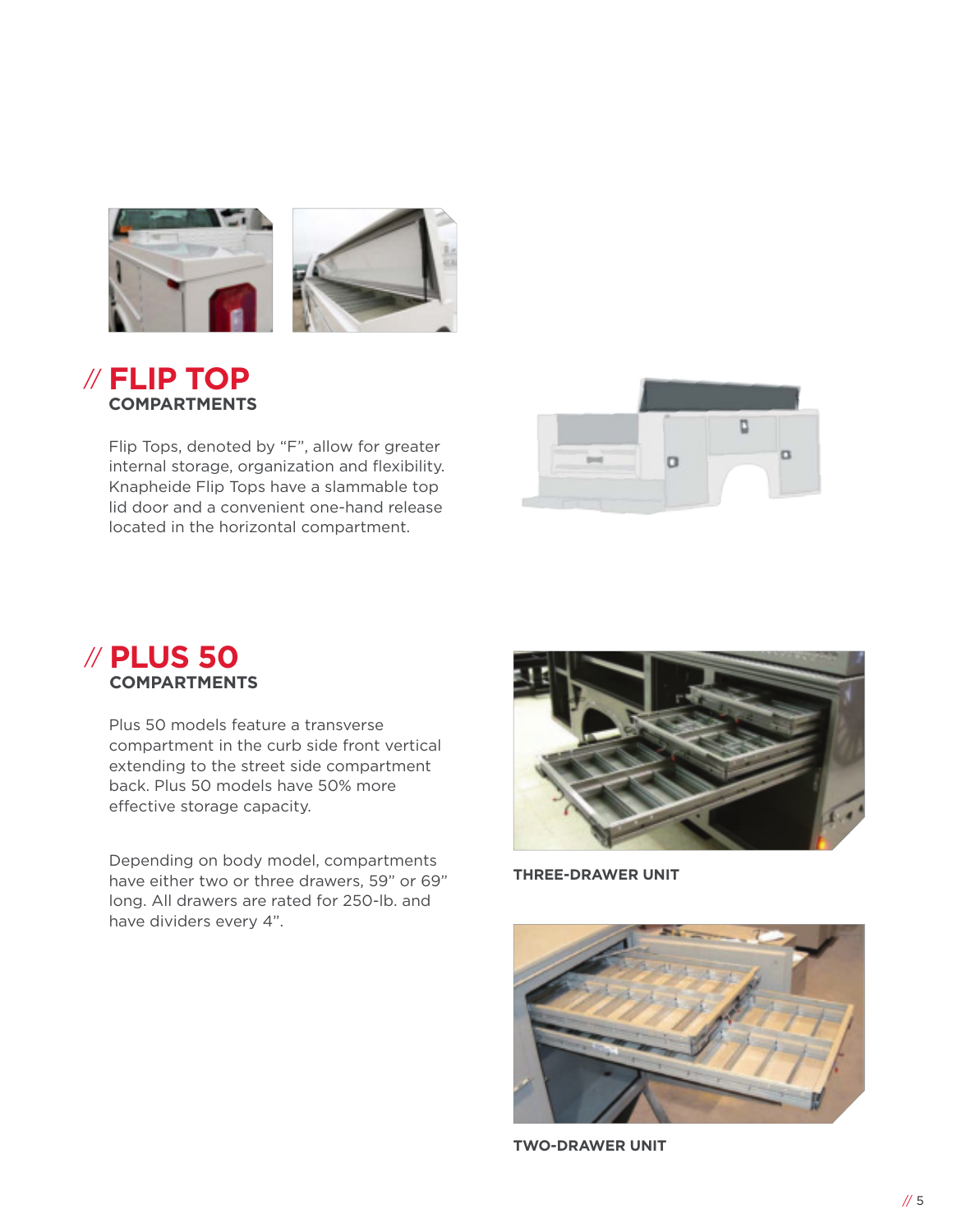### **POPULAR OPTIONS**

#### // **BUMPERS**

Knapheide bumpers are constructed with work in mind. With three configurations, we have a bumper for every need. Select bumpers available with KnapLiner coating for additional grip and durability.

#### // **CANOPY ROOF**

The canopy roof option allows you to fully enclose your cargo area. Canopy roofs are available in three heights, straight sides, and with stationary or telescopic roofs. For a tapered-side one-piece body design, take a look at our KUVcc product line.



**STEP BUMPERS HITCH RECESS** 



**BUMPERS**



**STRAIGHT BUMPERS**



**STRAIGHT SIDES**



**TELESCOPIC ROOF**



**REAR ACCESS DOOR**



**SIDE LADDER RACKS**



**SIDE ACCESS DOORS**



Adding a rack to your Service Body increases your storage space by getting your ladders and other long tools or equipment up and out of the way, making room to haul more items in your cargo area.



**OVERCAB MATERIAL RACK** (KARGO MASTER)



**SIDE MOUNT LADDER RACK**



**OVERHEAD LADDER RACK**



**KNAPHEIDE UTILITY RACK**

NOT PICTURED (APPLIES TO SIDE MOUNT & OVERHEAD LADDER RACKS):

**• LADDER RACK ROLLERS**

**• LADDER RACK RAILS**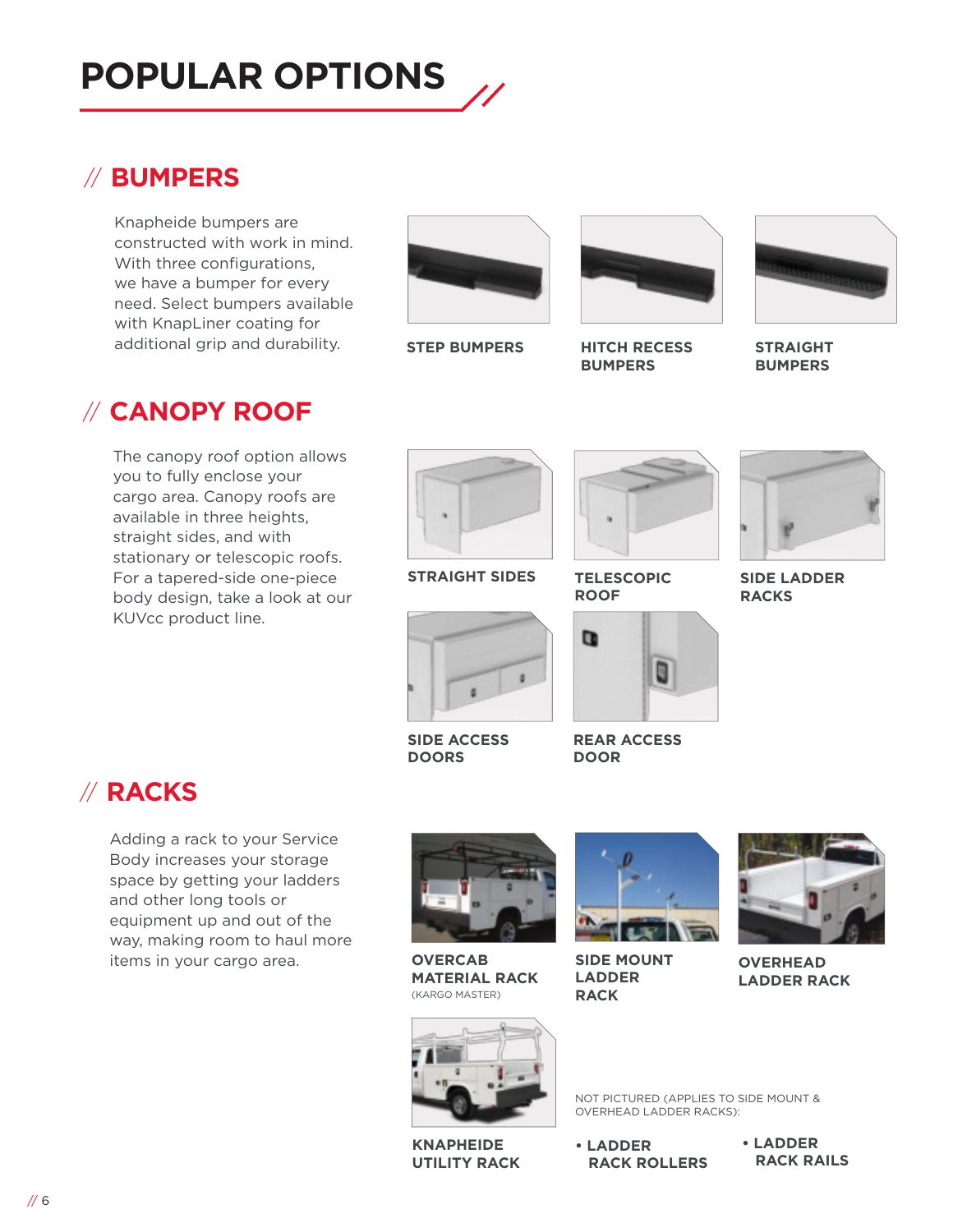#### // **TELESCOPIC SLIDING ROOF**

Telescopic sliding roofs offer a robust enclosure for the cargo space of your Service Body, allowing you to protect your tools and equipment from theft and weather.



#### // **CRANE REINFORCEMENT KIT**

The crane reinforcement kit option allows you to incorporate a crane up to 4,000 lb. capacity (16,000 ft-lb. max.) onto the rear curb side corner of your body.



#### // **SERVICE BODY PACKAGES**

Need your work truck fast? These preconfigured packages are built for quicker delivery to you. Ask your Knapheide rep for more information.

- Painted white
- Lights installed and wired
- Power locks installed
- LED compartment lights installed
- Sortimo BOXX package in left horizontal compartment
- Aluminum tread plate rock guards and tailgate trim installed

#### 1848 PACKAGE PIONEER PACKAGE

- Painted white
- Lights installed and wired
- Masterlocks installed
- Aluminum tread plate rock guards installed
- Aluminum tread plate trim kit installed: includes tops of compartments and tailgate



#### **COMMITMENT TO CORROSION RESISTANCE**

Corrosion won't be a concern when you buy quality Knapheide products.

To give you the best corrosion protection on our steel bodies, we utilize a state-of-the-art, customdesigned, 12-step, SST cathodic electrodeposition finishing system, called "E-Coat."

It bonds prime paint to steel by an electroplating process to give you a superior coat of primer, resulting in better corrosion protection compared to spraying methods.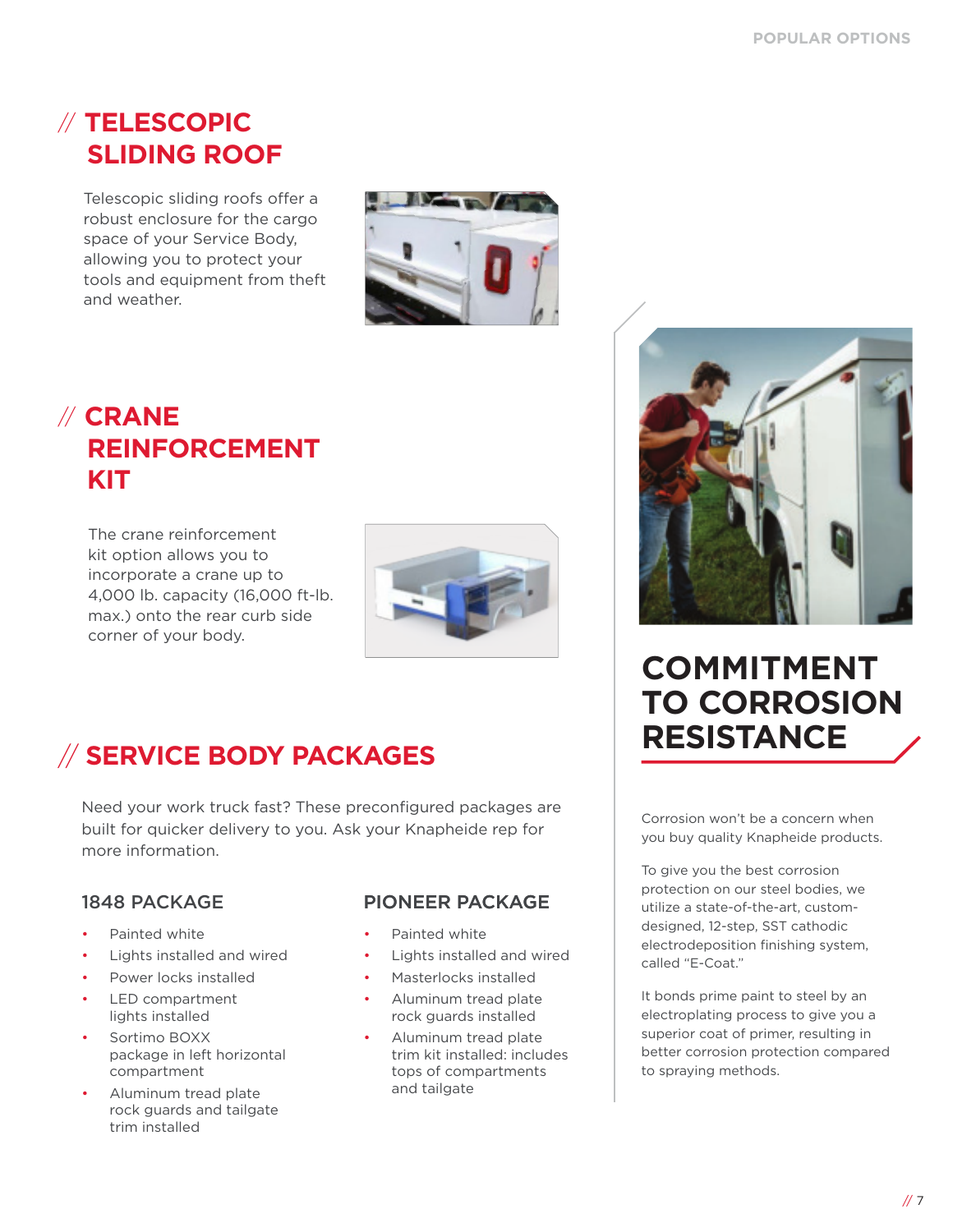





**MASTER LOCKS POWER LOCKS LED FRONT STROBE**



**COMPARTMENT LIGHTS**



**GRAB HANDLES**



**E-TRACK & ACCESSORIES**



**ALUMINUM STEEL DRAWERS DRAWERS**



**STORAGE/MOBILITY**





**FLEX STEPS**



**HOLDER – FENDER SKIRT**





**ALUMINUM TREAD PLATE TRIM KITS**



**MODULAR CAB GUARD**



**PULL-OUT TRAY PULL-OUT** 







**REAR ACCESS DOOR WITH OR WITHOUT FULL-LENGTH SHELF**



**SINGLE POINT OR THREE POINT T-HANDLE**



**BOTTLE GAS RETAINER**



**CARGO TIE-DOWNS**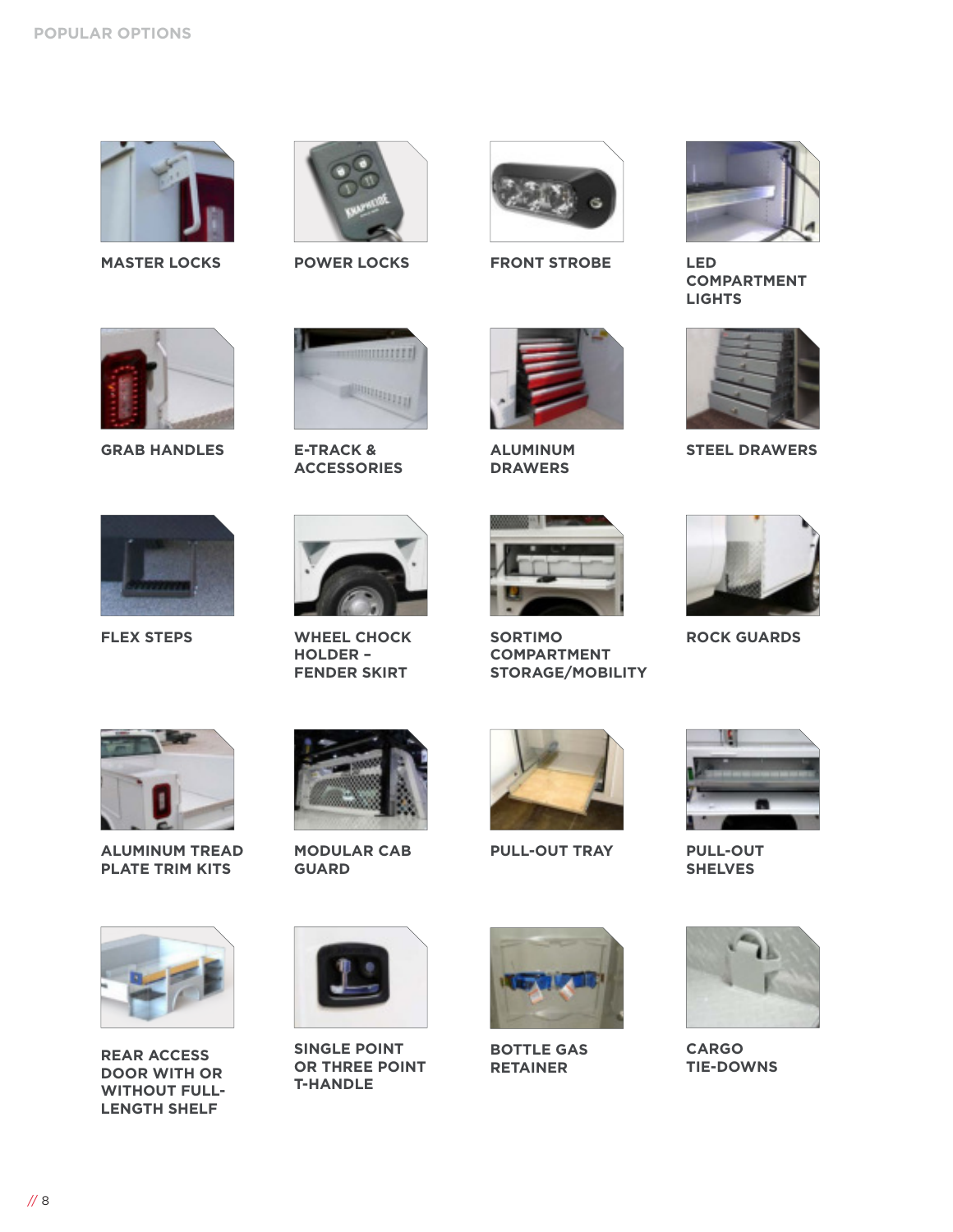### // **40" CA SINGLE REAR WHEEL**

|                        | <b>MODEL</b>         | <b>TYPE</b> | <b>HEIGHT</b> | <b>WEIGHT</b> |
|------------------------|----------------------|-------------|---------------|---------------|
|                        | Standard<br>680      |             | 40"           | $964$ lb.     |
|                        | 680LP                | Low Profile | 36"           | 904 lb.       |
|                        | Flip Top (L)<br>680F |             | 3725"         | $1.009$ lb.   |
| Flip Top (H)<br>680F40 |                      | 41 25"      | 1.069 lb.     |               |









#### // **56" CA SINGLE REAR WHEEL**

|                                                 | <b>MODEL</b>           | <b>TYPE</b> | <b>HEIGHT</b> | <b>WEIGHT</b> |
|-------------------------------------------------|------------------------|-------------|---------------|---------------|
|                                                 | 696                    | Standard    | 40"           | $1,111$ lb.   |
|                                                 | 696LP                  | Low Profile | 36"           | 1,060 lb.     |
|                                                 | Flip Top (L)<br>696F   |             | 37.25"        | 1,183 lb.     |
|                                                 | Flip Top (H)<br>696F40 |             | 41.25"        | 1.234 lb.     |
| 696D38*<br>Standard<br>696D38LP*<br>Low Profile |                        | 40"         | $1.153$ lb.   |               |
|                                                 |                        | 36"         | 1.100 lb.     |               |
|                                                 | 696D38F*               | Flip Top(L) | 37.25"        | 1.223 lb.     |

| <b>TRUCK</b> | <b>CAB</b>   | <b>GVWR</b>       |
|--------------|--------------|-------------------|
| F2A/F2B      | Regular, Gas | 9,900/10,000 lb.  |
| X2A/X2B      | Super        | 9,900/10,000 lb.  |
| W2A/W2B      | Crew         | 9,900/10,000 lb.  |
| F3A/F3B      | Regular, Gas | 10,000/11,500 lb. |
| X3A/X3B      | Super        | 10,000/11,500 lb. |
| W3A/W3B      | Crew         | 10,000/11,500 lb. |

\*D38 models denote 38" wide floor and 20" deep compartments







#### // **56" CA DUAL REAR WHEEL**

| <b>MODEL</b> | <b>TYPE</b>  | <b>HEIGHT</b> | <b>WEIGHT</b> | <b>TRUCK</b> | <b>CAB</b> | <b>GVWR</b>       |
|--------------|--------------|---------------|---------------|--------------|------------|-------------------|
| 696D54       | Standard     | 40"           | 1.288 lb.     | F3C/F3D      | Regular    | 13,000/14,000 lb. |
| 696D54LP     | Low Profile  | 36"           | 1.234 lb.     | X3C/X3D      | Super      | 13,000/14,000 lb. |
| 696D54F      | Flip Top (L) | 37.25"        | 1.357 lb.     | W3C/W3D      | Crew       | 13,000/14,000 lb. |
| 696D54F40    | Flip Top (H) | 41.25"        | 1.412 lb.     |              |            |                   |





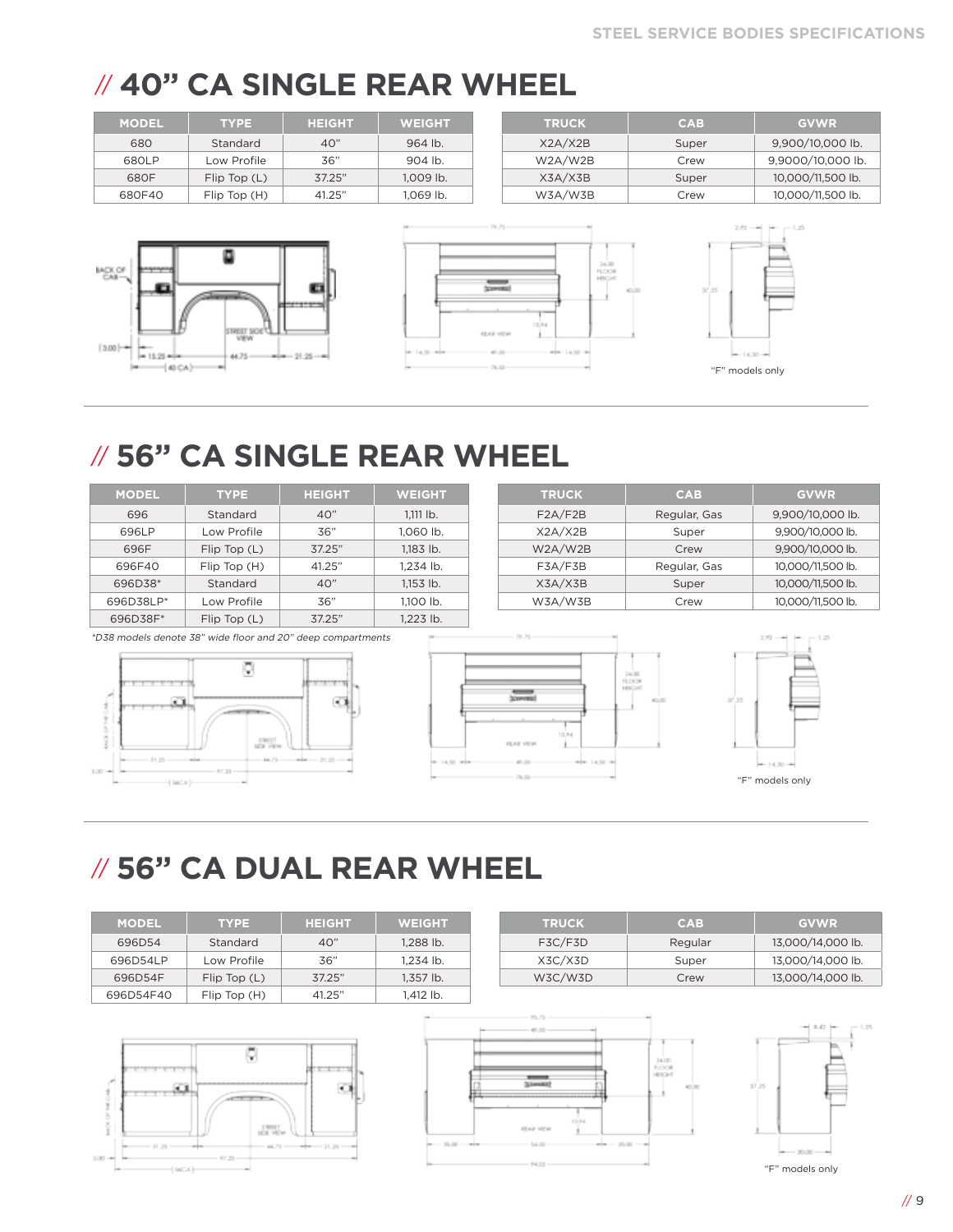#### // **60" CA SINGLE REAR WHEEL**

| <b>MODEL</b> | <b>TYPE</b>  | <b>HEIGHT</b> | <b>WEIGHT</b> |
|--------------|--------------|---------------|---------------|
| 6108         | Standard     | 40"           | $1.238$ lb.   |
| 6108LP       | Low Profile  | 36"           | 1,176 lb.     |
| 6108F        | Flip Top (L) | 37.25"        | $1.311$ lb.   |
| 6108F40      | Flip Top (H) | 41.25"        | 1.374 lb.     |

| <b>TRUCK</b> | <b>CAB</b> | <b>GVWR</b>      |  |
|--------------|------------|------------------|--|
| F3E/F3F      | Regular    | 9,800/11,500 lb. |  |
| X3E/X3F      | Super, Gas | 9,800/11,500 lb. |  |
| W3E/W3F      | Crew, Gas  | 9,800/11,500 lb. |  |

Note: Chassis with GVWRR 10,000 lb. and under subject to curb weight limits. Not all engine/drive and body combinations are applicable.







#### // **60" CA DUAL REAR WHEEL**

| <b>MODEL</b> | <b>TYPE</b>  | <b>HEIGHT</b> | <b>WEIGHT</b> |
|--------------|--------------|---------------|---------------|
| 6108D54      | Standard     | 40"           | $1.399$ lb.   |
| 6108D54LP    | Low Profile  | 36"           | $1.366$ lb.   |
| 6108D54F     | Flip Top (L) | 37.25"        | $1.471$ lb.   |
| 6108D54F40   | Flip Top (H) | 41 25"        | 1.530 lb.     |

| <b>TRUCK</b> | <b>CAB</b> | <b>GVWR</b>       |
|--------------|------------|-------------------|
| F3G/F3H      | Regular    | 14.000 lb.        |
| X3G/X3H      | Super      | 14.000 lb.        |
| W3G/W3H      | Crew       | 14.000 lb.        |
| F4G/F4H      | Regular    | 15,000/16,500 lb. |
| X4G/X4H      | Super      | 15,000/16,500 lb. |
| W4G/W4H      | Crew       | 15,000/16,500 lb. |
| F5G/X5H      | Regular    | 17,500/19,500 lb. |
| X5G/X5H      | Super      | 17,500/19,500 lb. |
| W5G/W5H      | Crew       | 17,500/19,500 lb. |







"F" models only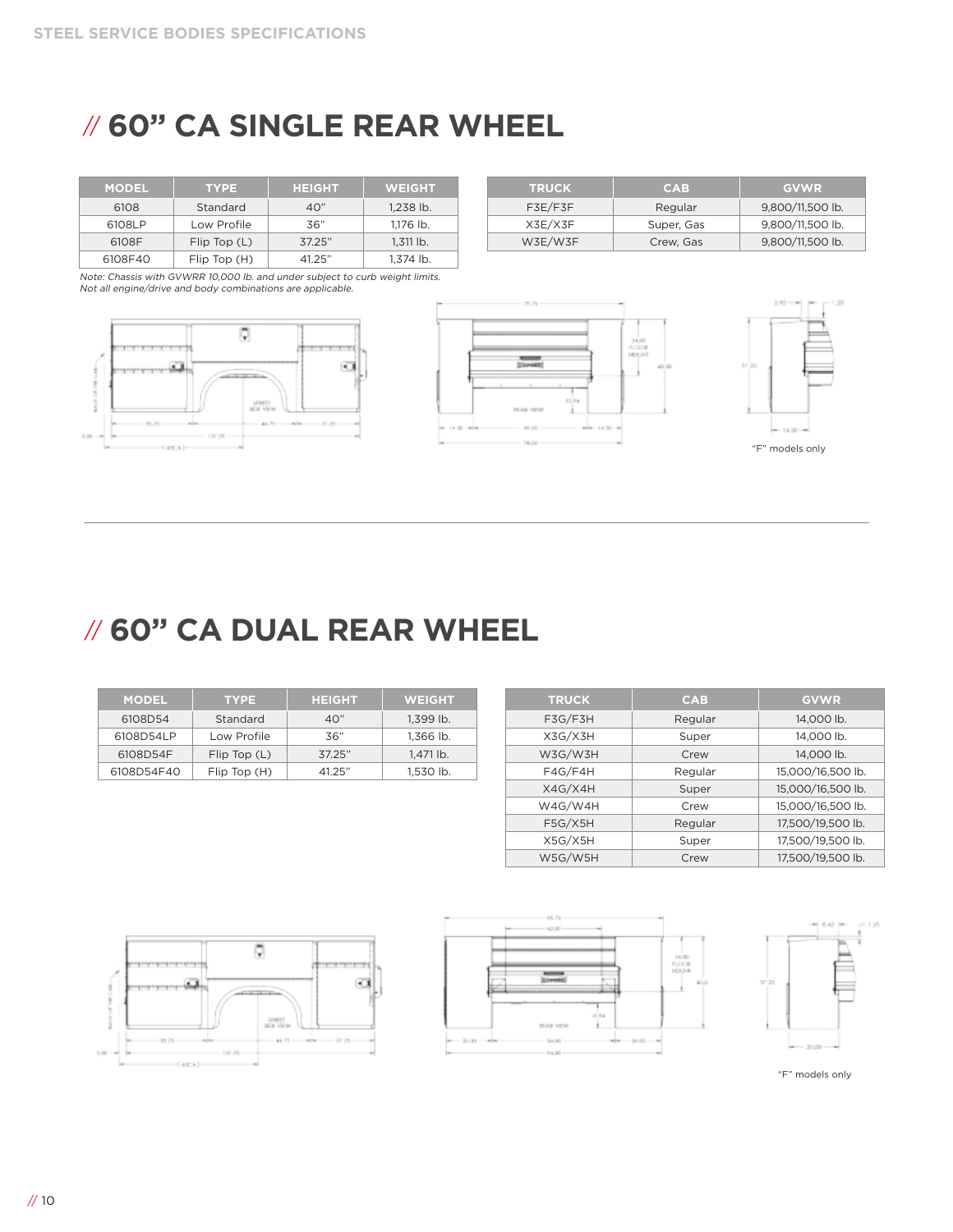#### // **82" CA SINGLE REAR WHEEL - FORD TRANSIT**

| <b>MODEL</b> | <b>TYPE</b>                                                                          | <b>HEIGHT</b>                                      | <b>WEIGHT</b>                         |        | <b>TRUCK</b>                   | <b>CAB</b>                               | <b>GVWR</b> |
|--------------|--------------------------------------------------------------------------------------|----------------------------------------------------|---------------------------------------|--------|--------------------------------|------------------------------------------|-------------|
| 6129-FT      | Standard                                                                             | 43"                                                | 1,448 lb.                             |        | R <sub>5</sub> Z               | Regular                                  | 9,000 lb.   |
|              |                                                                                      |                                                    |                                       |        | W5Z                            | Regular                                  | 9,500 lb.   |
|              |                                                                                      |                                                    |                                       |        |                                |                                          |             |
|              |                                                                                      |                                                    |                                       |        |                                |                                          |             |
|              |                                                                                      |                                                    |                                       |        |                                |                                          |             |
|              |                                                                                      |                                                    |                                       |        |                                |                                          |             |
|              |                                                                                      |                                                    |                                       |        | 1.1                            | $1 - 1$                                  |             |
| 剔            | 砂<br>and and an international particle of the column description of an international | 02<br>and the property of the contract of the con- | $\odot$                               |        | Ю,                             | Ø,                                       |             |
|              |                                                                                      |                                                    |                                       |        | $\frac{2128}{0.0028}$<br>Highl |                                          |             |
|              |                                                                                      |                                                    | come arrange processes comes and very | 43 Tel |                                |                                          |             |
| ----         |                                                                                      |                                                    |                                       |        | 6.3                            |                                          |             |
|              | 0.88.106                                                                             |                                                    |                                       |        |                                | <b>PEAR VIEW</b>                         |             |
| $-32 - 8$    | $-32.38 -$                                                                           | $-7.33$ - $-44$                                    | $-3431-$                              |        | $--- 11.83---4$                | <b>INTONENT SERVICE</b><br>ben saat eest |             |
|              | $-79134$                                                                             |                                                    |                                       |        |                                | $-MNn-$                                  |             |

#### // **84" CA DUAL REAR WHEEL**

| <b>MODEL</b> | <b>TYPE</b>  | <b>HEIGHT</b> | <b>WEIGHT</b> |
|--------------|--------------|---------------|---------------|
| 6132D54      | Standard     | 40"           | 1,704 lb.     |
| 6132D54LP    | Low Profile  | 36"           | $1.626$ lb.   |
| 6132D54F     | Flip Top (L) | 37.25"        | 1.791 lb.     |
| 6132D54F40   | Flip Top (H) | 41 25"        | $1.863$ lb.   |

| <b>TRUCK</b> | <b>CAB</b> | <b>GVWR</b>       |
|--------------|------------|-------------------|
| F3G/F3H      | Regular    | 14.000 lb.        |
| F4G/F4H      | Regular    | 15,000/16,500 lb. |
| X4G/X4H      | Super      | 15,000/16,500 lb. |
| W4G/W4H      | Crew       | 15,000/16,500 lb. |
| F5G/F5H      | Regular    | 17,500/19,500 lb. |
| X5G/X5H      | Super      | 17,500/19,500 lb. |
| W5G/W5H      | Crew       | 17,500/19,500 lb. |